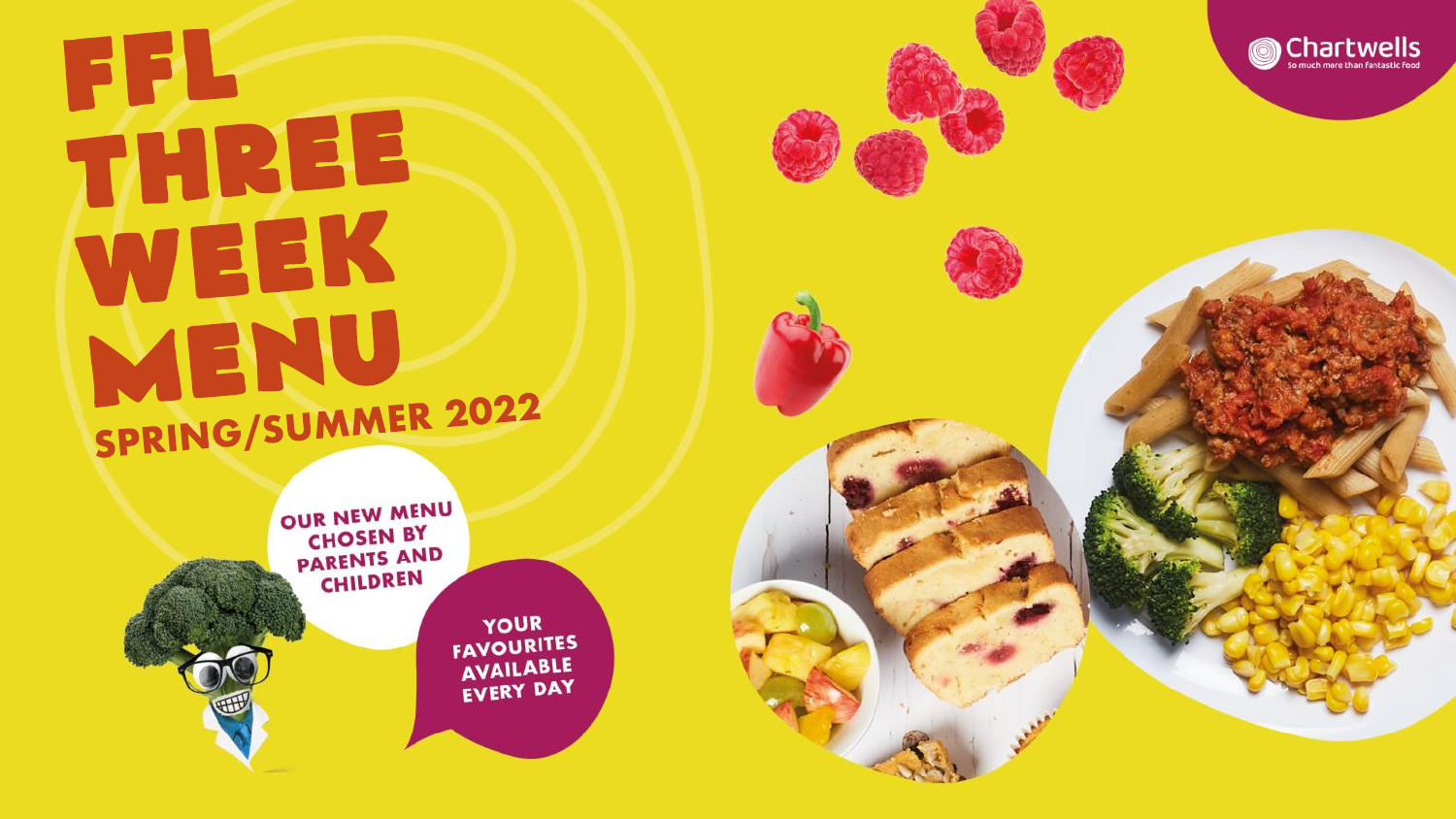| WEEK 1<br><b>MENU</b>                                                                        | W/C: 25/04, 16/05, 06/06, 27/06,<br>31/10                                                                           | 18/07, 08/08, 29/08, 19/09, 10/10,                                                                                  |                                                                                                                                          |                                                                                                                     | Chartwells                                                                                                          |  |  |
|----------------------------------------------------------------------------------------------|---------------------------------------------------------------------------------------------------------------------|---------------------------------------------------------------------------------------------------------------------|------------------------------------------------------------------------------------------------------------------------------------------|---------------------------------------------------------------------------------------------------------------------|---------------------------------------------------------------------------------------------------------------------|--|--|
|                                                                                              | <b>MONDAY</b>                                                                                                       | <b>TUESDAY</b>                                                                                                      | <b>WEDNESDAY</b>                                                                                                                         | <b>THURSDAY</b>                                                                                                     | <b>FRIDAY</b>                                                                                                       |  |  |
| <b>Hot Main Dish</b>                                                                         | <b>Veggie Bolognese</b><br>Penne pasta in a yummy<br>tomato sauce<br>$\boldsymbol{\Omega}$                          | Allegra's Asian Sticky Noodles<br>Chicken and vegetables in sweet<br>sauce with noodles<br>$\infty$                 | <b>Roast Gammon with</b><br><b>Roast Potatoes and Gravy</b><br>Succulent roast Gammon with<br>fluffy roasties and tasty gravy            | <b>Cottage Pie</b><br>A classic cottage pie with<br>veg and gravy<br>em                                             | <b>Southern Fried Chicken Tasters</b><br>Lightly seasoned crispy chicken<br>strips and scrummy chips                |  |  |
| <b>Alternative</b><br><b>Dish</b>                                                            | <b>Cheese and Tomato Pizza</b><br>Cheesy tomato topped pizza slice                                                  | Veggie Balls In Tomato Sauce<br>Veggie balls with Wholemeal<br>Penne pasta in a yummy<br>tomato sauce               | <b>Quorn Roast with Roast</b><br><b>Potatoes and Gravy</b><br>Succulent Quorn roast with fluffy<br>roasties and tasty gravy<br>$\bullet$ | Mild Chickpea and Potato Curry<br>Served with wholemeal rice<br><b>ANY</b><br>$(\mathbf{v})$                        | <b>Quorn Dippers with Chips</b><br><b>Crispy Quorn nuggets</b><br>$\boldsymbol{\Omega}$                             |  |  |
| <b>Salads</b>                                                                                | A Selection of Fresh Salads<br>Including lettuce, cucumber,<br>tomato, grated carrot, sweetcorn<br>and potato salad | A Selection of Fresh Salads<br>Including lettuce, cucumber,<br>tomato, grated carrot, sweetcorn<br>and potato salad | A Selection of Fresh Salads<br>Including lettuce, cucumber,<br>tomato, grated carrot, sweetcorn<br>and potato salad                      | A Selection of Fresh Salads<br>Including lettuce, cucumber,<br>tomato, grated carrot, sweetcorn<br>and potato salad | A Selection of Fresh Salads<br>Including lettuce, cucumber,<br>tomato, grated carrot, sweetcorn<br>and potato salad |  |  |
| <b>Jacket Potato</b>                                                                         | For pre-order by Monday<br>morning 9.00 am<br><b>DE AND SEP</b>                                                     | For pre-order by Monday<br>morning 9.00 am<br>$\bullet$                                                             | For pre-order by Monday<br>morning 9.00 am                                                                                               | For pre-order by Monday<br>morning 9.00 am                                                                          | For pre-order by Monday<br>morning 9.00 am<br>$\mathbf v$<br><b>SOP</b>                                             |  |  |
| <b>Pasta Tomato Pasta</b><br>A delicious fresh.<br>homemade tomato sauce<br>with penne pasta | For pre-order by Monday<br>morning 9.00 am                                                                          | For pre-order by Monday<br>morning 9.00 am                                                                          | For pre-order by Monday<br>morning 9.00 am                                                                                               | For pre-order by Monday<br>morning 9.00 am                                                                          | For pre-order by Monday<br>morning 9.00 am                                                                          |  |  |
| <b>Vegetables</b>                                                                            | <b>Carrot and Green Beans</b>                                                                                       | <b>Peas and Broccoli</b>                                                                                            | <b>Carrots and Cabbage</b>                                                                                                               | <b>Green Beans and Sweetcorn</b>                                                                                    | <b>Baked Beans and Peas</b>                                                                                         |  |  |
| <b>Desserts</b>                                                                              | <b>Flapjack with Fruit Slices</b>                                                                                   | <b>Peach Shortbread Pudding</b><br>and Custard                                                                      | Raspberry Yoghurt Cake<br>గ                                                                                                              | <b>Fruity Chocolate Brownie</b>                                                                                     | Vanilla Ice Cream<br>$\breve{\mathbb{O}}$                                                                           |  |  |
|                                                                                              |                                                                                                                     | AVAILABLE EVERY DAY<br>WATER, SALAD, FRESHLY BAKED BREAD,<br>YOGHURT & FRESH FRUIT                                  |                                                                                                                                          | Vegetarian & Oily fish & Wholegrain & Fruity! W Nutritionist's Choice                                               |                                                                                                                     |  |  |

r,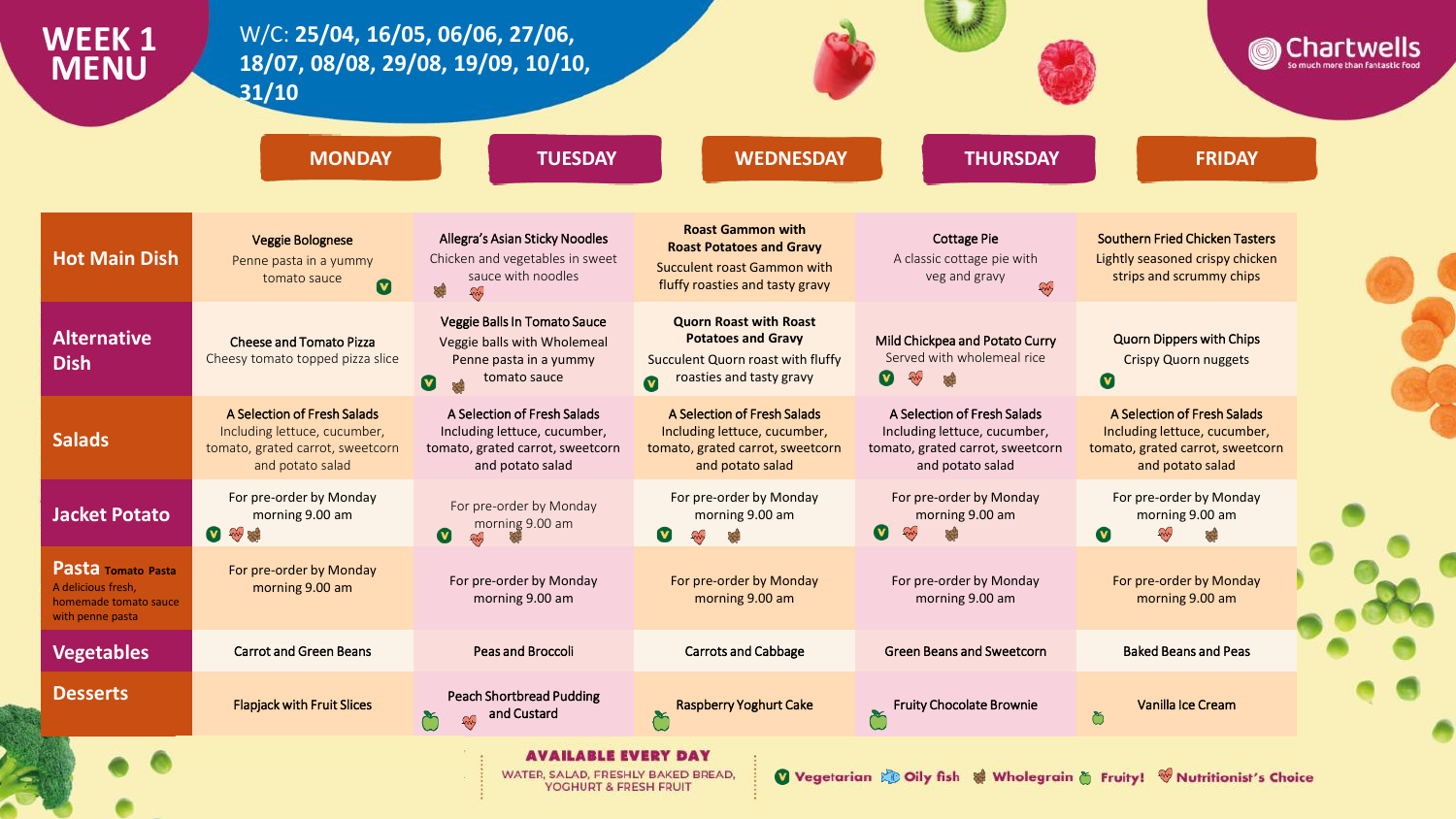## W/C: 02/05, 23/05, 13/06, 04/07, **WEEK 2** Chartwells 25/07, 15/08, 05/09, 26/09, 17/10 **MENU WEDNESDAY MONDAY TUESDAY THURSDAY FRIDAY** Allegra's Chilli Con Chicken and Pork Sausage and Mash with **Roast Turkey Sweet Potato Bake** Gravy **Golden Fish Fingers and Chips Macaroni Cheese** with Roast Potatoes and Gravy **Hot Main Dish** Fluffy mash with veggie sausages Baked wedges of sweet potato, Crispy fish fingers Cheesy Macaroni Pasta Succulent roast turkey with fluffy and rich gravy topped with tomato chicken and and scrummy chips 22 roasties and tasty gravy  $\mathbf o$ tortilla crunchies m 0 Allegra's Cheesy Peasy **Quorn Roast with Roast Veggie Sausage and Mash** Soft Taco and Chips N **Alternative Risotto Bake Potatoes and Gravy** with Gravy **Vegetable Lasagne** A soft taco shell filled with a Fluffy mash with veggie sausages A delicious baked cheesy pea Succulent Quorn roast with fluffy **Dish** yummy veggie tomato chilli  $\bullet$ and rich gravy  $\bullet$ risotto  $\bullet$ roasties and tasty gravy  $\boldsymbol{\Omega}$  $\mathbb{R}$  $\bullet$ A Selection of Fresh Salads A Selection of Fresh Salads A Selection of Fresh Salads A Selection of Fresh Salads A Selection of Fresh Salads **Salads** Including lettuce, cucumber, Including lettuce, cucumber, Including lettuce, cucumber, Including lettuce, cucumber, Including lettuce, cucumber, tomato, grated carrot tomato, grated carrot tomato, grated carrot tomato, grated carrot tomato, grated carrot For pre-order by Monday For pre-order by Monday For pre-order by Monday For pre-order by Monday For pre-order by Monday **Jacket Potato** morning 9.00 am morning 9.00 am  $\bullet$   $\infty$ morning 9.00 am  $\bullet$   $\bullet$ morning 9.00 am  $\bullet$ morning 9.00 am  $\bullet$   $\infty$ ╰ U Pasta Tomato Pasta For pre-order by Monday For pre-order by Monday For pre-order by Monday For pre-order by Monday For pre-order by Monday A delicious fresh. morning 9.00 am morning 9.00 am morning 9.00 am morning 9.00 am morning 9.00 am **N** homemade tomato sauce  $\bullet$  $\boldsymbol{\Omega}$  $\boldsymbol{\Omega}$ **V** with penne pasta m **Vegetables Peas and Carrots Sweetcorn and Broccoli Carrots and Cabbage Green Beans and Sweetcorn Baked Beans and Peas Desserts** Apple and Carrot **Oatie Biscuit with Fruit Slices Strawberry Ice Cream** Chocolate Sponge Cake **Banana and Apricot Flapjack Yoghurt Muffin**

## **AVAILABLE EVERY DAY** WATER, SALAD, FRESHLY BAKED BREAD,

YOGHURT & FRESH FRUIT

Vegetarian & Oily fish & Wholegrain

Fruity! W Nutritionist's Choice